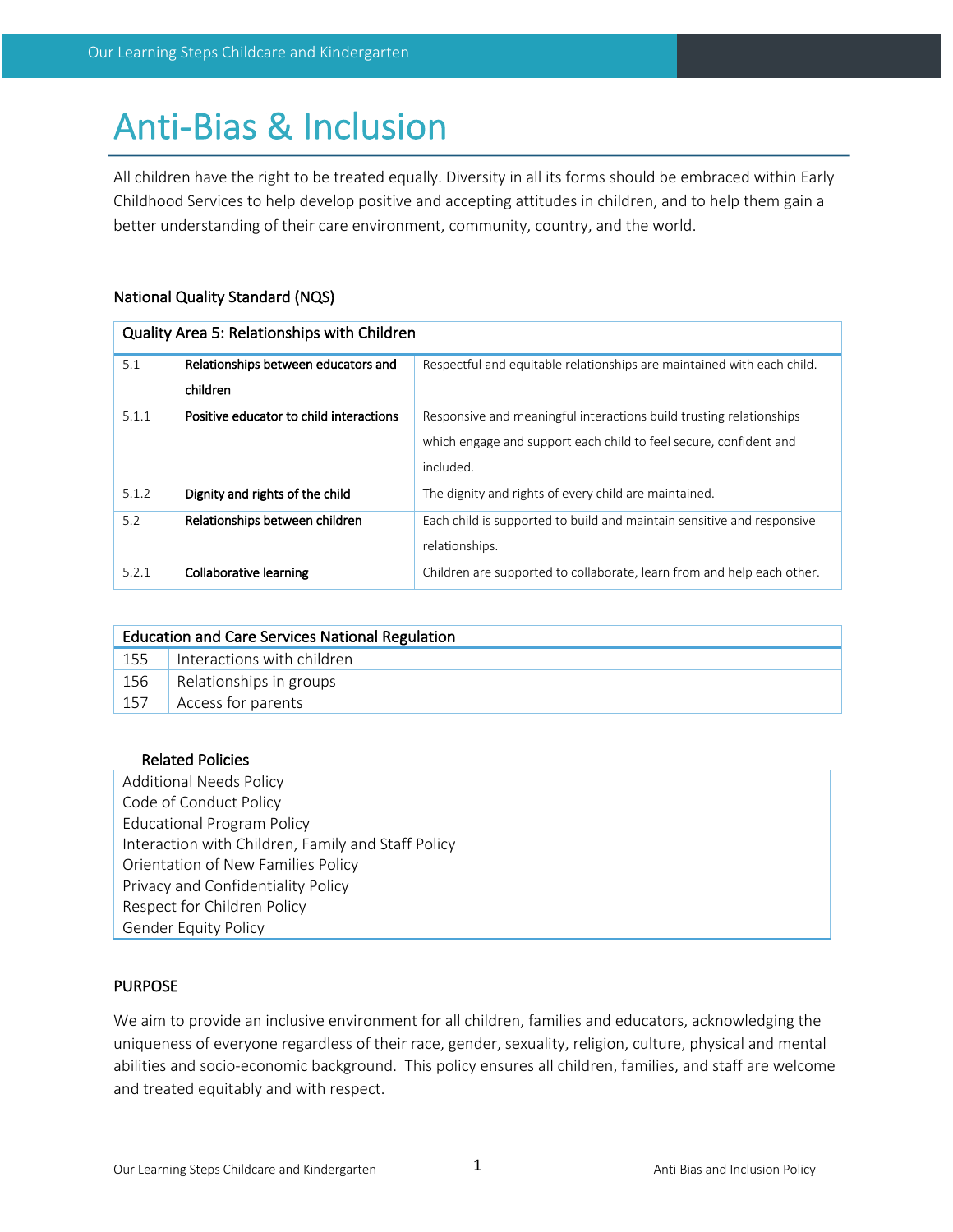#### **SCOPE**

This policy applies to children, families, staff, management, and visitors of the Service.

## IMPLEMENTATION

Our *Anti-Bias and Inclusion policy* underpins the philosophy of the Service. The role of educators is to encourage children to share and learn about the individuality of each child and their family and their role in the Service. This policy aims to assist children to form positive social relationships and to learn to accept the diversity of members within and outside of the Service community.

"Educators who are culturally competent respect multiple cultural ways of knowing, seeing and living, celebrate the benefits of diversity and have an ability to understand and honour differences. This is evident in everyday practice when Educators demonstrate an ongoing commitment to developing their own cultural competence in a two-way process with families and communities" (EYLF, p.16).

#### In Relation to Cultural or National Origin and Racial Identity:

- Children and Educators will have access to information and training about other cultural and racial identities, especially those relevant in the Service.
- Educators will work with one another, families, and children to continue to extend their individual and communities' cultural competence.
- Educators will expose children to a wide variety of concrete materials from the daily life of a variety of families and cultures.
- Where possible, the Service will employ Educators that reflect a variety of cultural, national origin, and racial identities.
- Educators will affirm and foster children's knowledge and pride in cultural identity.
- Educators will foster children's curiosity, enjoyment and empathetic awareness of cultural differences and similarities.
- Educators will teach children to overcome any inappropriate responses triggered by cultural differences.
- Educators will encourage children to ask about differences in physical characteristics.
- Educators will enable children to feel pride, but not superiority, about their racial identity. Educators will help children to become aware of our shared physical characteristics – what makes us all human.
- Educators will encourage parent input into the program and to participate on a level that they feel comfortable with, sharing their culture, and, for example, their language.
- Educators will collect information from each family on enrolment and incorporate it into the program to meet individual family needs in regard to ethnicity and home language.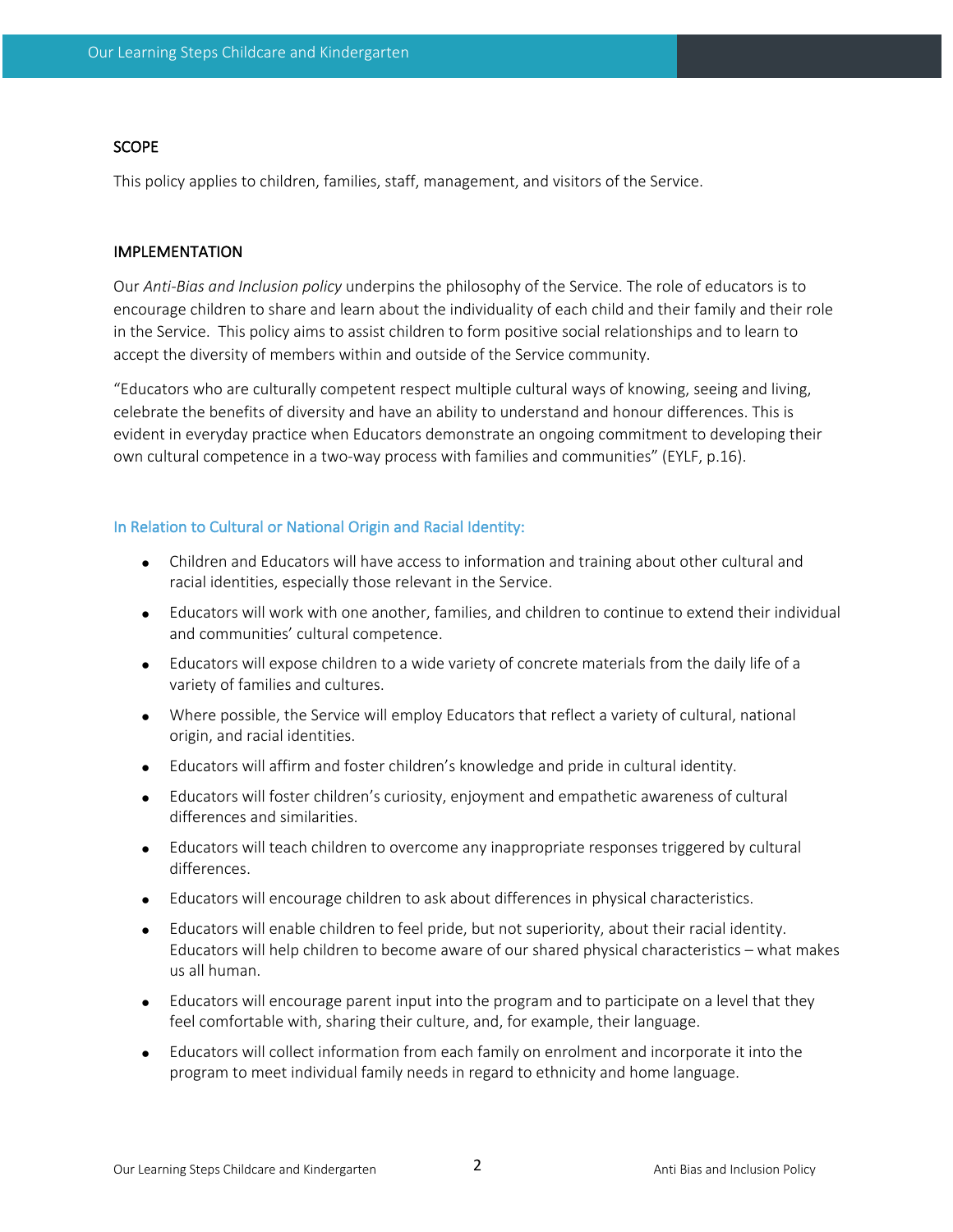- Educators where possible will use both the Educators and children's first language as appropriate within the Service environment.
- Educators will respect all cultures by presenting photographs, pictures, play equipment, books, posters, music, dramatic play resources, and dolls that will encourage open discussion and exploration of a variety of cultures.
- Where possible resources will include 2D and 3D materials of different skin tones.
- Educators will present books that reflect different languages and children's first language.
- Educators will know and understand the needs, strengths, and attitudes of each culture represented at the Service.
- Educators will challenge inappropriate or stereotypical conversations or remarks by children.

#### In Relation to Diversity in Family Composition

- Educators will create an environment that is welcoming to all families.
- Educators will respect each family, and work in partnership to support the child's emergent identity as an individual, member of their family, our Service, and the community.
- Educators will engage in simple discussion about families that focus on fact rather than values e.g. "some children live with their Mum or Dad, some children live with their mum and dad, some with grandparents, and some with two mums or two dads".
- Educators will be encouraged to seek awareness and reflect on his/her own feelings, beliefs and background and evaluate the effect these may have on their attitudes and interactions with families.
- Educators will respect family lifestyle choices.
- Educators will treat all families respectfully regardless of socioeconomic background.
- The Educators and children will discuss how members of the community can support one another and less fortunate people through the provision of resources, donations of goods or time etc.

#### In Relation to Indigenous and Torres Strait Islander People;

- Educators will deepen their own knowledge and understanding of Indigenous and Torres Strait Islander culture through attending professional development, reading current information and regularly reflecting together as a team to embed Indigenous and Torres Strait Islander perspectives and culture into the program in a positive way, consistent with how local Indigenous community wish to be presented.
- The Service will develop an acknowledgement of country, which will be displayed and will be conveyed during special events and incorporated into the program on a regular basis.
- Educators will develop awareness/understanding about the Indigenous and Torres Strait Islander people as part of the cultural heritage of all Australians.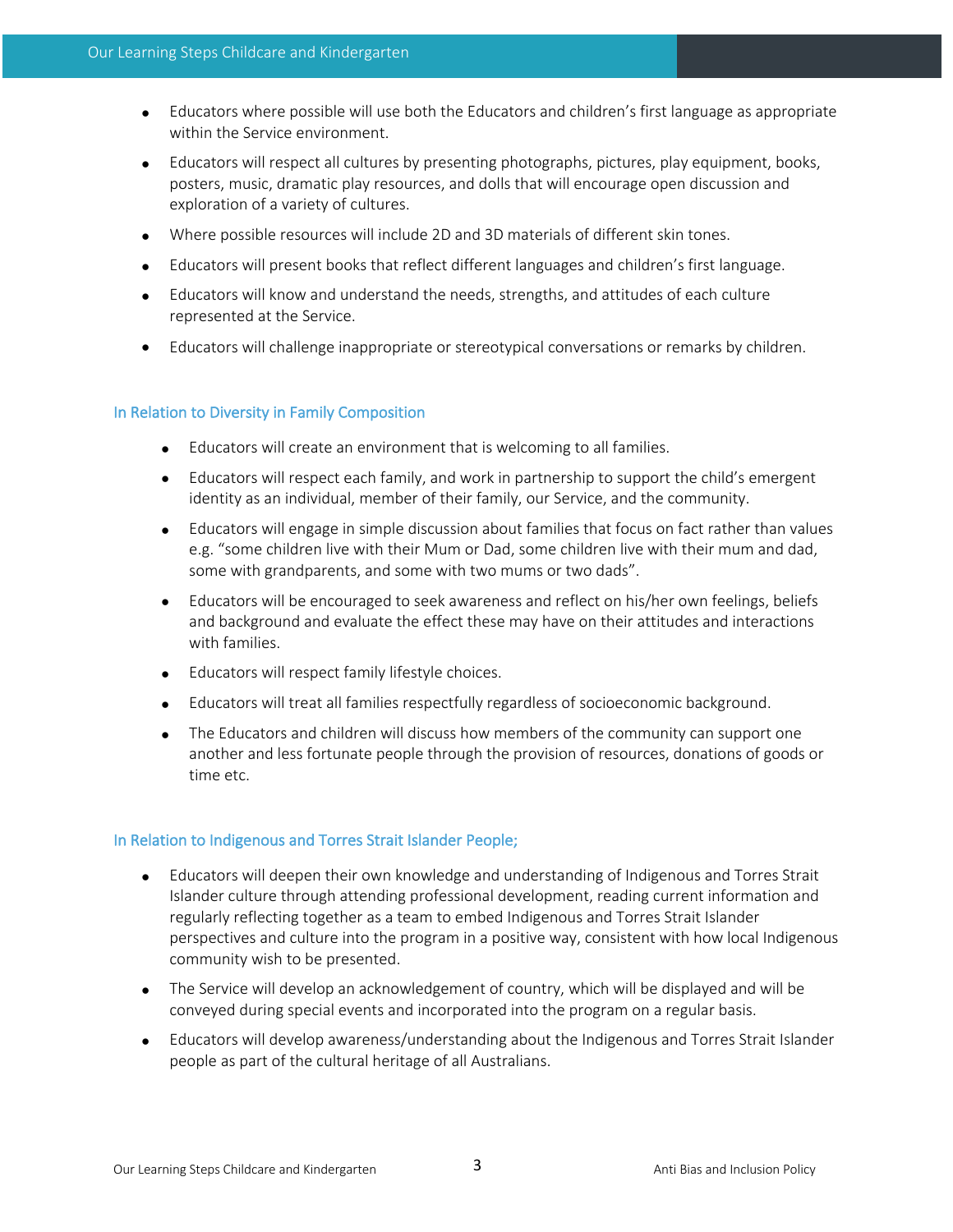- Educators will show respect for the Indigenous and Torres Strait Islander culture, aiming to instill sensitivity/appreciation of the culture and a valuing of individuals.
- Educators will encourage the Indigenous and Torres Strait Islander community to access children services.
- Educators will show sensitivity and respect the numerous Indigenous and Torres Strait Islander languages by incorporating where possible verbal and visual language into the Service environment.
- Educators will access and encourage Indigenous and Torres Strait Islander families, Educators, and community members to share their culture with the children.

## In relation to ability

- Educators will provide an inclusive educational environment in which all children can succeed.
- Educators will promote acceptance, respect and appreciation for individuals varying abilities.
- Educators will consult with all families and other professionals to enable full participation in the program for children with varying abilities. Educators will evaluate and alter the environment to enable all children to develop autonomy, independence, competency, confidence and pride.
- Educators will provide children and parents with developmentally appropriate information about varying abilities to foster understandings that we are all similar and different.
- Educators will empower all children in their own learning to ensure that they gain a feeling of self-respect.
- Educators will treat all children fairly and develop an understanding that everyone has something important to contribute.
- Educators will observe all children and with family consultation, provide an individualised program to extend each child's interests and abilities.
- Educators will create an environment where all children can participate in activities and experiences.

#### Promoting inclusion and diversity into the curriculum

- Educators will promote positive influences, modelling appropriate communication, non-bias or gender specific language and attitudes.
- Educators will develop appropriate expectations for each child based on their individual strengths, developmental needs, and interests.
- Management will assist Educators with the development of required skills and knowledge for working with all children and families.
- Management and Educators will work with Inclusions support facilitators to aid the inclusion of children with additional needs.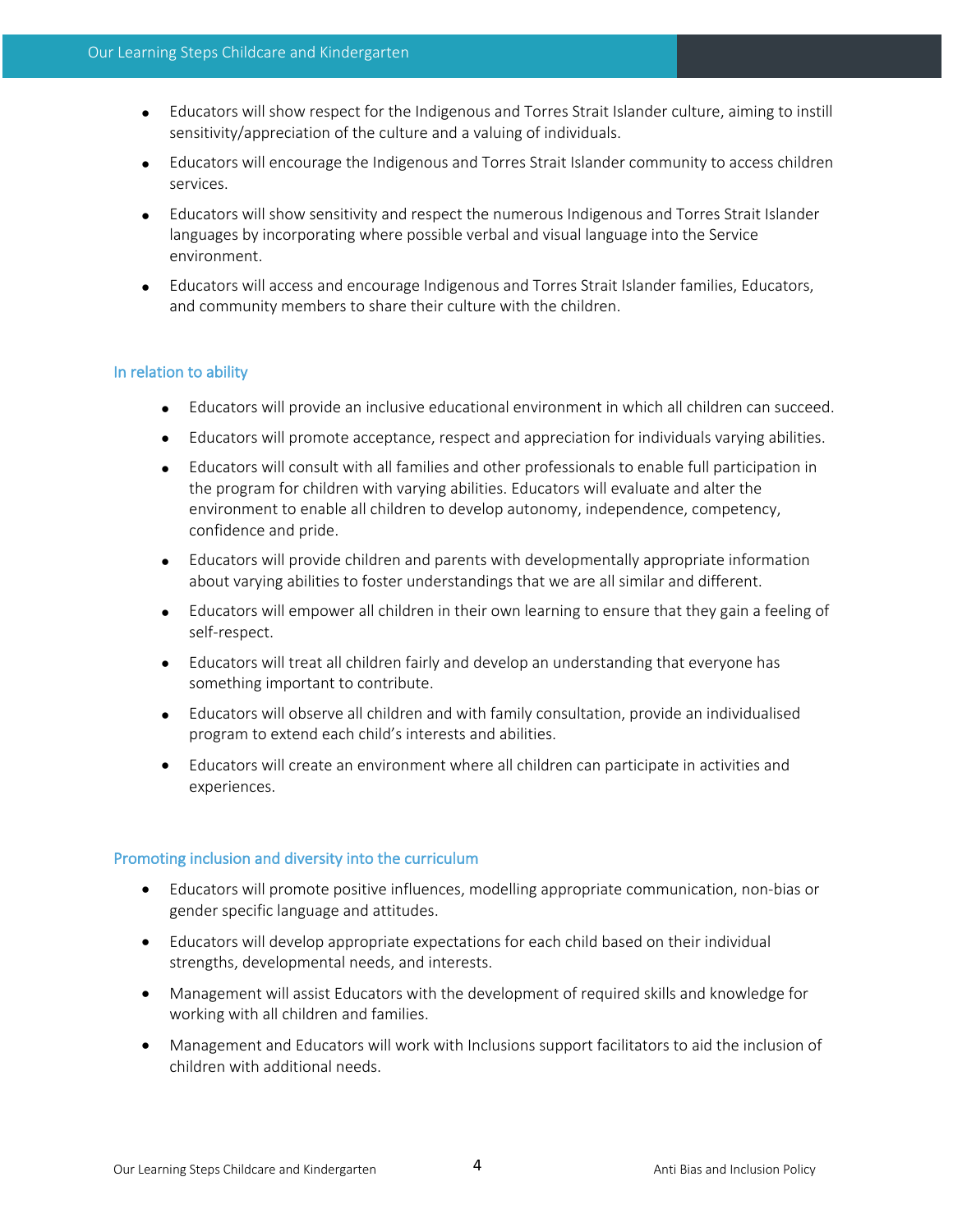- Educators will explore the values and uniqueness of the diversity within the service. These opportunities will form part of the curriculum.
- Educators will treat children with respect by answering their questions honestly.
- Educators will adapt activities, interactions, communication, the environment, and documentation to ensure all children and families are actively included and supported to participate in the curriculum.
- Educators will provide children with a range of resources, equipment and opportunities to enhance their awareness of diversity.
- Educators will incorporate children's home language.
- Educators will reflect on the curriculum ensuring inclusive practice and goals set for children are realistic and being met.
- Educators will involve families in the planning of learning opportunities reflective of their culture.

## Source

- Anti-Discrimination Board of NSW: http://www.antidiscrimination.justice.nsw.gov.au/
- Australian Children's Education & Care Quality Authority. (2014).
- Belonging, Being and Becoming: The Early Years Learning Framework for Australia. (2009).
- Early Childhood Australia Code of Ethics. (2016).
- Exploring Multiculturalism: www.cscentral.org.au/Resources/Exploring\_Multiculturalism.pdf (no longer available)
- Guide to the Education and Care Services National Law and the Education and Care Services National Regulations. (2017).
- Guide to the National Quality Standard. (2017).
- Revised National Quality Standard. (2018).

## Review

| <b>Policy Reviewed</b> | <b>Modifications</b>                                                           | Next Review |
|------------------------|--------------------------------------------------------------------------------|-------------|
|                        |                                                                                | Date        |
| April 2017             | Minor changes made to policy                                                   | April 2018  |
| October 2017           | Updated the references to comply with the revised National<br>Quality Standard | April 2018  |
| April 2018             | Minor terminology adjustments made to the policy                               | April 2019  |